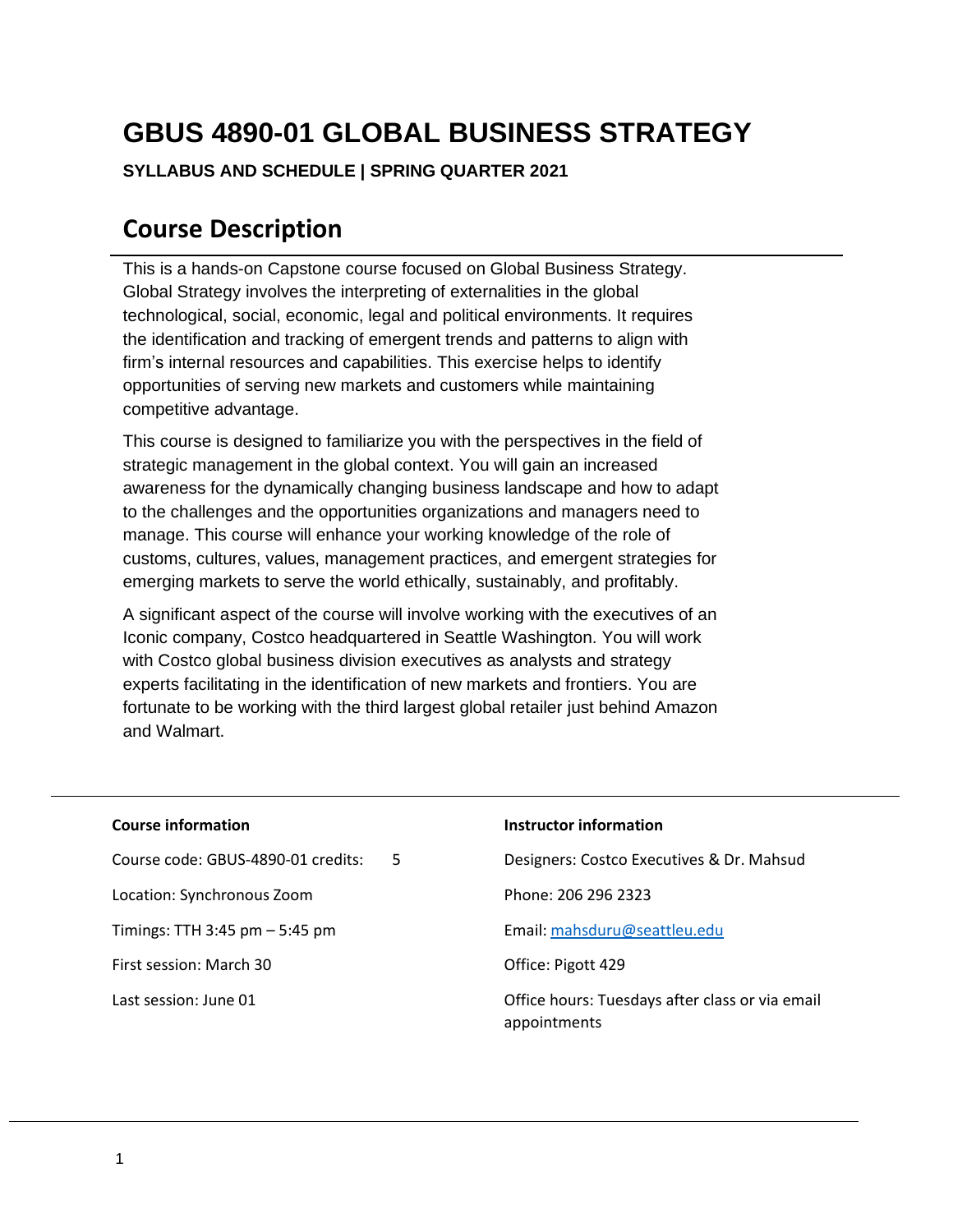## **Required Material**

- 1. Harvard Business Cases 6 cases and an article costs approximately \$29. The link is generated for you at a discounted rate. <https://hbsp.harvard.edu/import/813692>
- 2. The WSJ is available to you at a low, discounted rate of \$24.95 for a 10 week home or office delivery subscription with full access to wsj.com, an 80%+ discount off of the newsstand price:<http://subscribe.wsj.com/quarter.>
- 3. The Economist is the best and most cost-effective source of Global Business news. I urge to buy a student subscription. It is on offer to you at 77 percent discount: [https://www.economistsubscriptions.com/searchstudent/us/.](https://www.economistsubscriptions.com/searchstudent/us/) This[, apart from](http://www.economistsubscriptions.com/searchstudent/us/.This%2Capartfromprovisionofthe) [provision of the](http://www.economistsubscriptions.com/searchstudent/us/.This%2Capartfromprovisionofthe) newspaper will buy you searching rights to the website based archives.

## **Course Objectives**

This seminar is designed with your passion for global business in mind. It will empower you to use your imaginations while applying the global strategy tools, frameworks, and techniques that you will learn in this class. The class will inculcate system's thinking perspective that is about building businesses through relationships, between people, between people and environment, between people and corporations, and between corporations and countries. It will help you to understand how firm's global strategy relates to firm's wider context as well as its structure and vice versa. The main objectives are:

- To think strategically long term while having an eye for short and medium-term results.
- To be able to perform a systematic analysis of the environment
- To be able to perform a systematic analysis of the firm's resources and capabilities
- To be able to align firm's strengths with outside opportunities creating new frontiers of innovation and creativity
- To be able to overcome firm's weaknesses through environmental opportunities
- To be able to address environmental threats with firm's strengths
- To be able to know how to integrate the knowledge gained in earlier classes.
- To integrate theory with practice by applying the techniques and tools used by strategists.

## **Course Format:**

This class is centered on a high and interactive environment. It includes a combination of lecture, discussion, and outside class activities engaging with Costco executives, visiting Costco headquarter in Issaquah, WA and visiting its fulfillment center on 4<sup>th</sup> Ave Seattle, WA.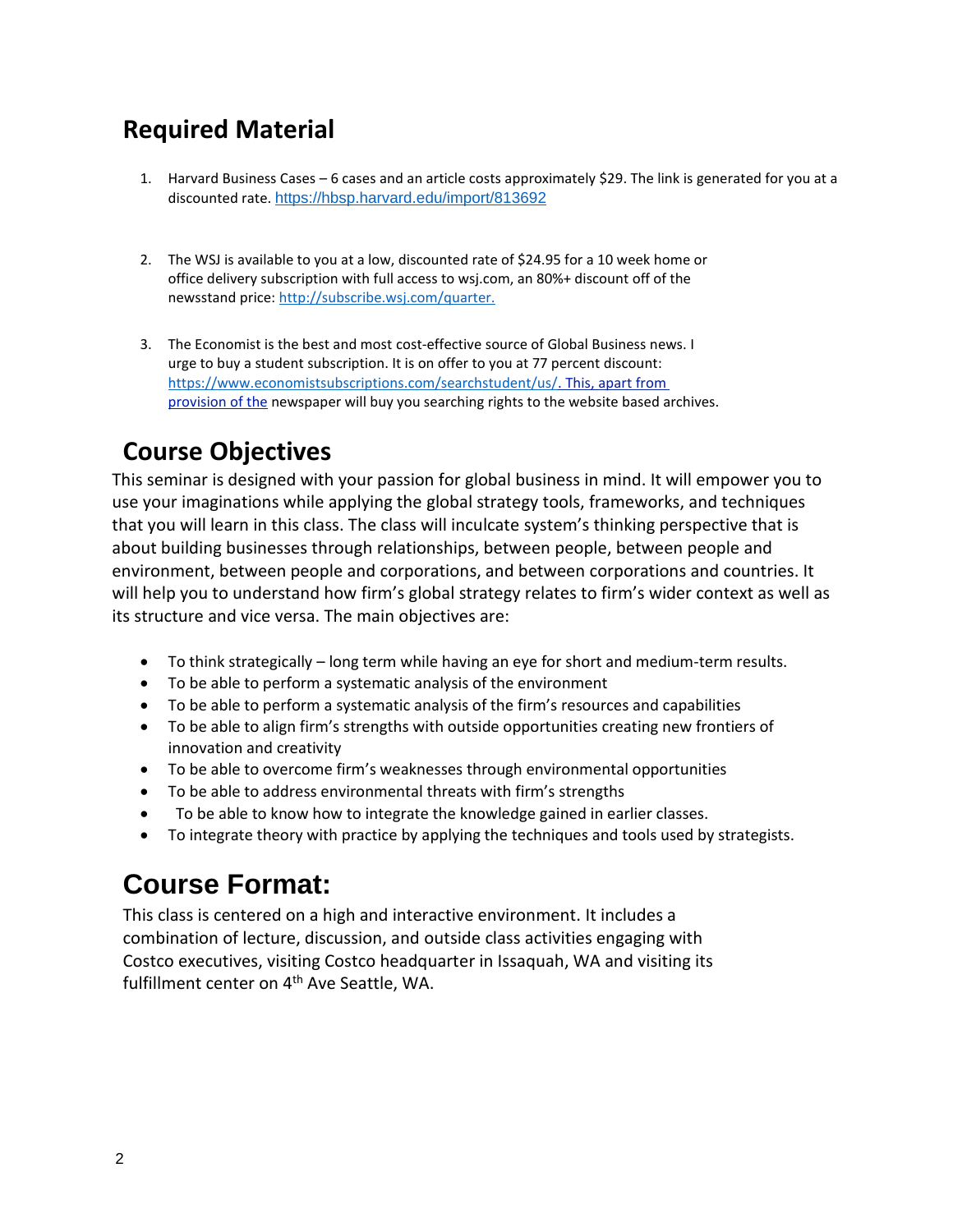### GBUS 4890-01 GLOBAL STRATEGY **COURSE SCHEDULE (May be revised as deemed necessary)**

| <b>DATE</b>        | <b>TOPICS/ASSIGNMENTS</b>                                                                                                                                              |
|--------------------|------------------------------------------------------------------------------------------------------------------------------------------------------------------------|
| Tuesday, March 30  | <b>INTRODUCTIONS</b>                                                                                                                                                   |
| Thursday, April 01 | Introduction continues, Q&As, team formation<br>$\bullet$<br>Management $\&$ the world's work – presentation Dr.<br>Mahsud                                             |
| Tuesday, Apr. 06   | Strategic Management Process - Dr. Mahsud                                                                                                                              |
| Thursday, Apr. 08  | External Environmental Analysis - Dr. Mahsud<br>$\bullet$<br>Molinsky $&$ Jang (HBR, 2016)<br>Kelly (HBR 2013A & 2013B)<br>$\bullet$                                   |
| Tuesday, Apr. 13   | Firm's Environmental Analysis - Dr. Mahsud<br>$\bullet$<br>Case study 1- Working cross culturally (HBR case<br>study)<br>Govindarajan & Bagla (HBR, 2017)<br>$\bullet$ |
| Thursday, Apr. 15  | Positioning strategies - Dr. Mahsud<br>Overall cost strategy                                                                                                           |
| Tuesday, Apr. 20   | Differentiation strategy - Dr. Mahsud<br>Case study 2– Uber China (HBR case study)<br>Bryce & Dyer (HBR, 2007)                                                         |
| Thursday, Apr. 22  | Diversification strategies - Dr. Mahsud<br>Case study 3– Yogo Game (HBR case study)<br>Meyer (HBR, 2014)<br>$\bullet$                                                  |
| Tuesday, Apr. 27   | Blue Ocean strategy $-Dr.$ Mahsud<br>Kim & Mouborge (HBR, 2014)                                                                                                        |
| Thursday, Apr. 29  | Case study 4– Levendary Café (HBR case study)<br><b>ASSESSMENT (AACSB)</b>                                                                                             |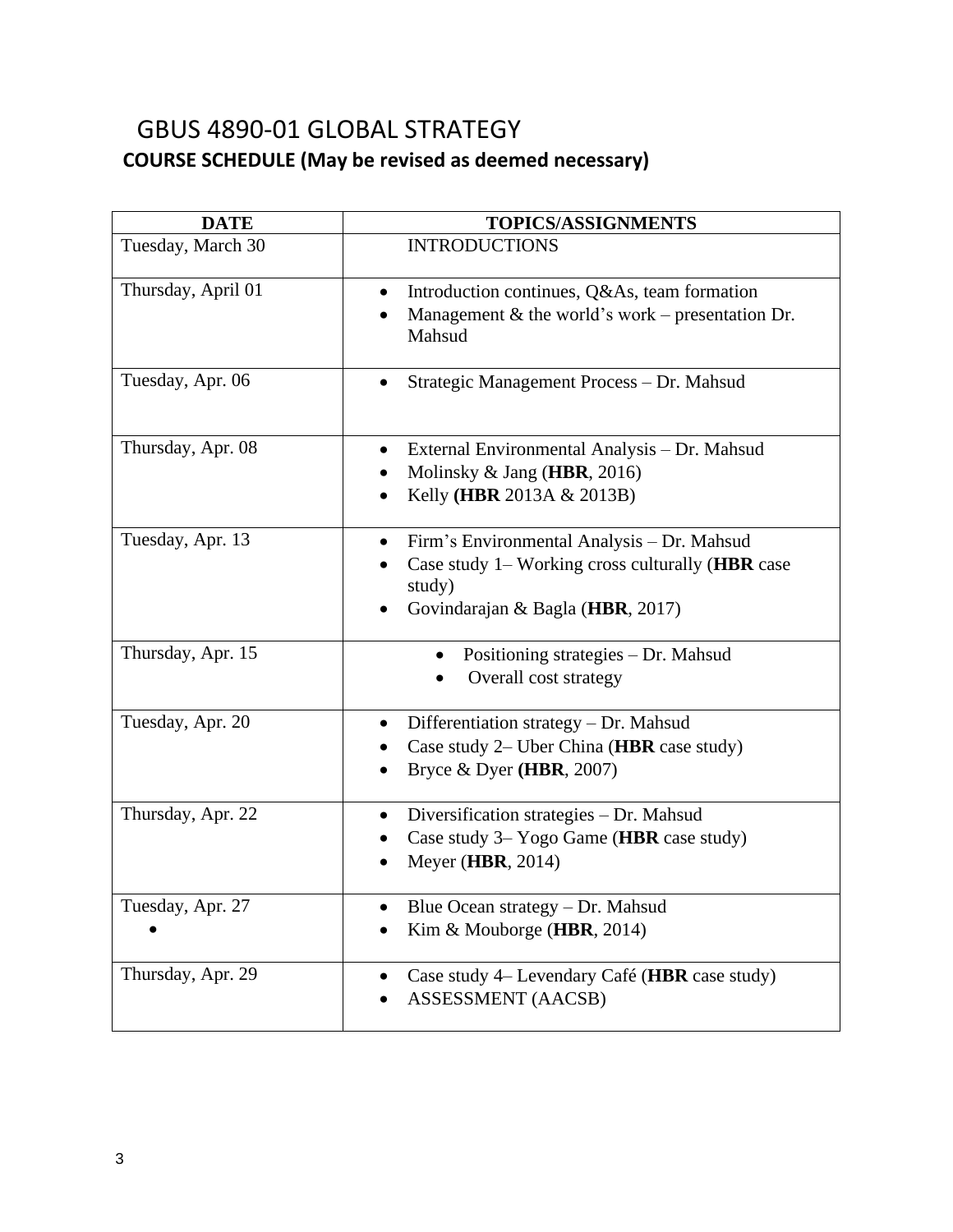| <b>DATE</b>      | <b>TOPICS/ASSIGNMENTS</b>                                                                                                                                       |
|------------------|-----------------------------------------------------------------------------------------------------------------------------------------------------------------|
| Tuesday, May 04  | Strategy implementation<br>Case study 5 - Recruiting for multinational enterprise in<br>China (HBR case study)                                                  |
|                  | Costco fulfillment Center Tour - Virtual $-3:45-5:30$ pm                                                                                                        |
| Thursday, May 06 | <b>Costco Global Division VP John Gleason-3:45pm</b><br>$\rightarrow$ 5:45 Synchronous Zoom session                                                             |
| Tuesday, May 11  | <b>Implementation</b> strategies<br>Case study $6 -$ Play it safe at home, or take a risk<br>abroad? (HBR case study)<br>Cascio (HBR, 2006)                     |
| Thursday, May 13 | <b>COSTCO PROJECT</b>                                                                                                                                           |
| Tuesday, May 25  | Costco project discussion<br>Case study $7$ – Building effective Business relationship<br>in China (HBR case study)<br>Pinkus, Manyika, & Ramaswamy (HBR, 2017) |
| Thursday, May 27 | <b>COSTCO PROJECT</b>                                                                                                                                           |
| June 01          | COSTCO Project → Final team Presentations – Recorded<br>uploaded on Canvas                                                                                      |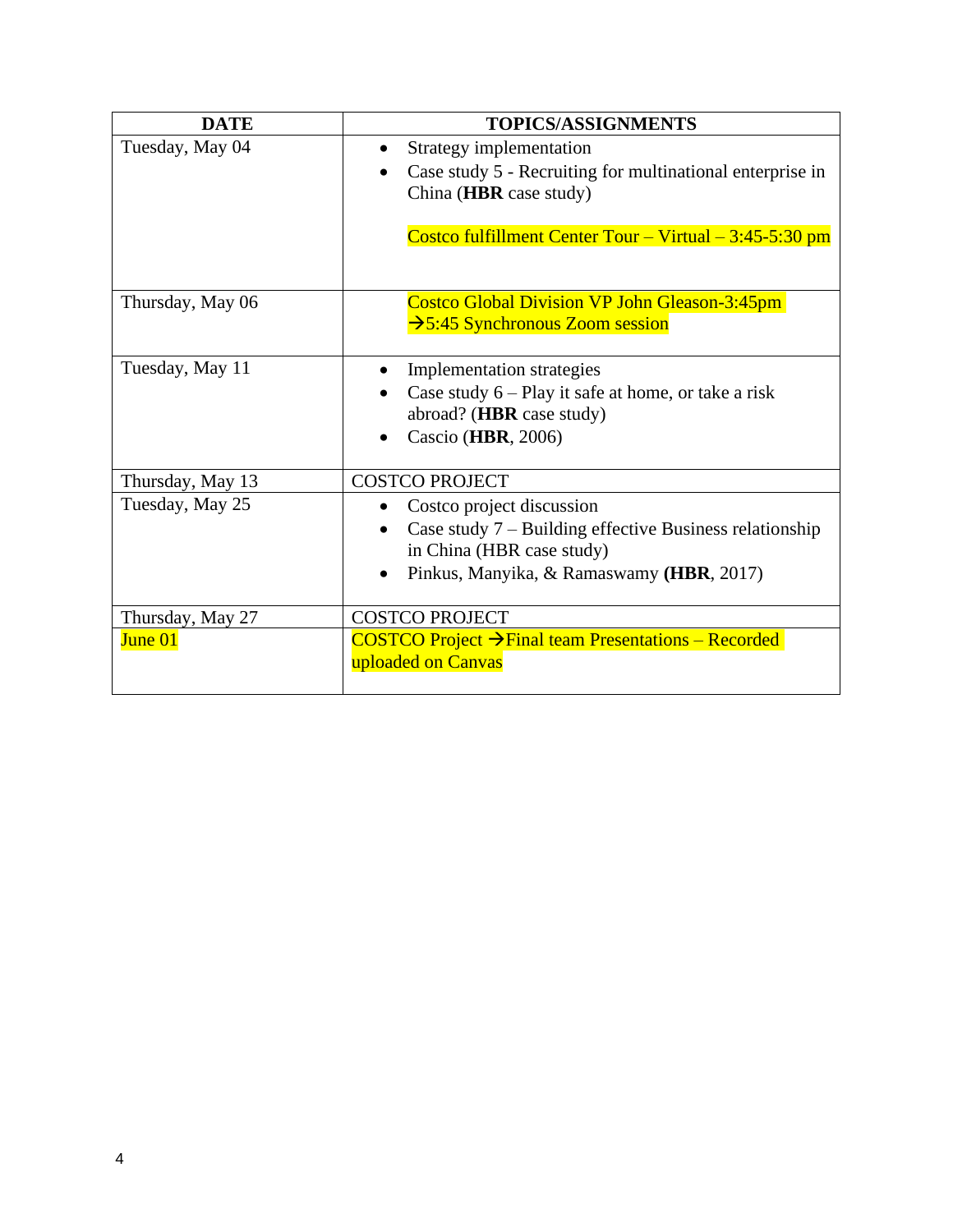# **Grading Policy:**

Final grades will be determined as follows.

| Component                               | Percentage |
|-----------------------------------------|------------|
| Participation/Attendance                | 30         |
| Assessment Exam                         | 20         |
| Costco Research paper &<br>Presentation | 50         |
| Total                                   | 100        |

Grading scale:

•  $A+ = 97-100\%$ •  $A = 94-96%$ •  $A - 90 - 93%$  $-B+ = 88-89%$ •  $B = 84 - 87%$ •  $B - 80 - 83%$ •  $C+ = 78-79%$ •  $C = 74 - 77\%$ •  $C = 70 - 73%$ •  $D+ = 68-69%$ •  $D = 64-67%$ •  $D = 60-63%$  $\bullet$  F = 59% and below

### **NOTE: LATE ASSIGNMENTS ACCEPTED WITH ONE FULL LETTER GRADE REDUCTION FOR EACH LATE DATE.**

## **Attendance/Research Paper Presentation/Assignments**

### **Evaluation:**

You are expected to read assigned HBR articles before coming to the class and complete any other assignments made. Attendance and class participation are highly valued. Working with business executive is the corner stone of this class. Their feed back will be incorporated to your final grade on the project/s. You simply cannot be absent for the class. There will only be 10 in class session where global strategy knowledge will be shared. This knowledge will be then applied and translated to Costco project with whom you partner with. This class will put minimum controls on you by empowering you, HOWEVER, with empowerment comes responsibility.

### **Conduct:**

Please follow SU guidelines (EEO/AA Office) on harassment (of any kind) and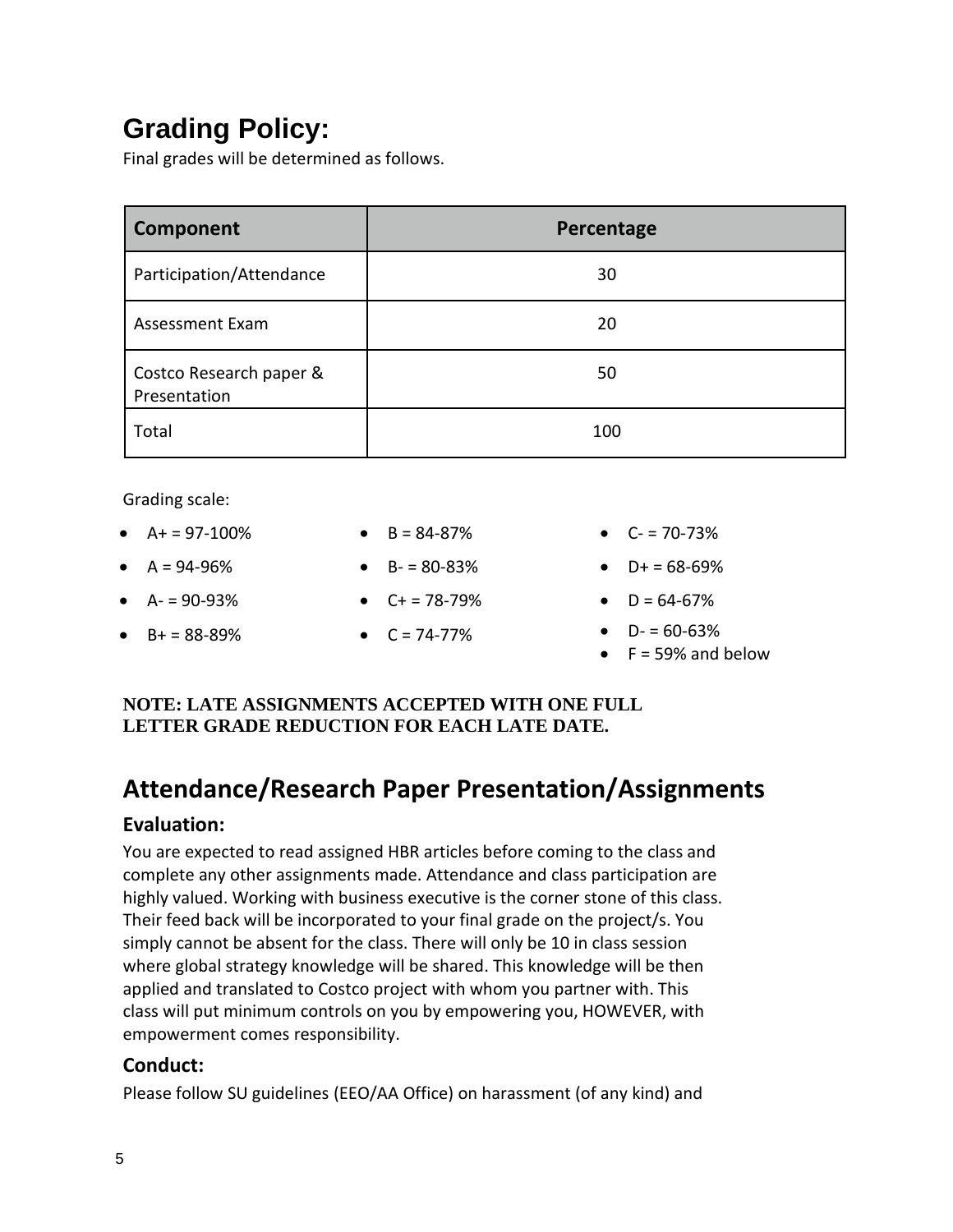Academic dishonesty/plagiarism. ZERO TOLERANCE

Please keep in mind that the following schedule is flexible. If I need to adjust the pace of the course, I shall. I want this course to be challenging, interesting, and provide you with a solid GLOBAL BUSINESS FORMATION, IMPLEMENTATION, and EVALUATION analysis tools. Your ideas, questions, and participation are vital making it success. Let us make it the most productive class for your final quarter!

#### **Appendix 1: GBUS Learning outcomes**

LO#1. Describe how businesses and other organizations are adapting people, processes, and structures to a global business context.

LO#2. Identify sources of globalization and describe major effects on individuals and organization.

LO#3. Identify key management challenges presented by globalization and describe techniques for addressing them. (To be assessed SQ21).

LO#4. Integrate management, marketing, finance, and other functional areas in international business.

## **COSTCO PROJECT**

Describe and evaluate Costco's current International\* strategy as described in the presentation given by Costco. Do you think this strategy is successful? Explain your answer by identifying and describing the reasons for its success or lack of success. To support your analysis, you should review Costco's 2018 Annual Report, other financial information available on Costco's Investor Relations website, news stories and the presentation and warehouse tour given by Costco. Your analysis should include a brief quantitative review (e.g., ROA and annual sales growth) of Costco's International results (see Segment Reporting on page 59 of the Costco 2018 Annual Report) as well as qualitative analysis of other aspects of their strategy. A SWOT analysis may prove helpful in supporting your answer.

Provide an overview of the current state of the International\* retail industry using at least two strategy frameworks (i.e., PESTEL, Porter's Five Forces, RBV, VIRO, etc.) to evaluate the macro-environmental factors of the industry.

If you are supportive of Costco's current International\* strategy, propose one or more countries that represent the next best opportunity for International\* expansion for Costco and explain why you think this country (or countries) is a good fit. If you do not think Costco's current International\* strategy is successful or can be improved upon, propose an alternate strategy and explain why you think your strategy would be superior.

*\*For purposes of this assignment, International applies to countries other than the United States (and Puerto Rico) and Canada. In Costco's Annual Report these International countries are collectively referred to as Other International.*

For Retail Industry, Costco include a couple of competitors for each of the markets that Costco operate